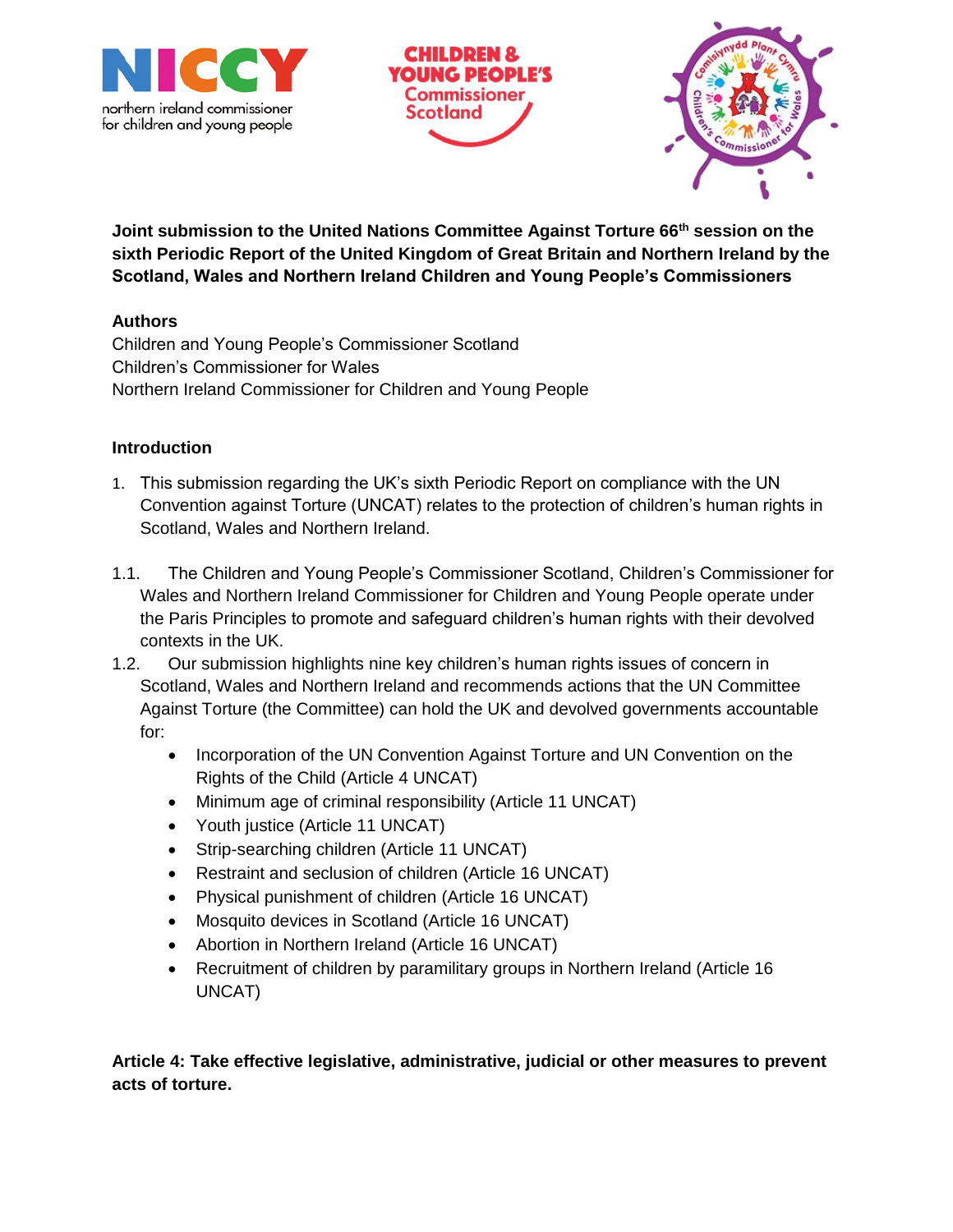- 2. The UK, Scottish, Northern Ireland and Welsh governments<sup>1</sup> should incorporate the UN Convention Against Torture (UNCAT) and UN Convention on the Rights of the Child (UNCRC) into domestic law as a matter of urgency.
- 2.1. The Committee asked for detailed information on measures taken to incorporate the UN Convention Against Torture. UNCAT protections for children and young people will be strengthened via incorporation of the UNCRC. Despite consistent calls from across the UN, including the UN Human Rights Council UPR mechanism, UN Committee on the Rights of the Child and UN Special Rapporteur on Extreme Poverty and Human Rights, the UNCRC has still not been incorporated into domestic law in Scotland, Wales, Northern Ireland or the UK.
- 2.2. The Scottish Government must act urgently to progress its Programme for Government 2018-19<sup>2</sup> commitment to incorporate the principles of the UNCRC into domestic law beyond consultation on models of incorporation to the introduction of a bill within the current parliamentary term. 3
- 2.3. The Welsh Government must take concrete steps to further incorporate the UNCRC into Welsh law, to create a duty for all public bodies to act compatibly with the UNCRC and to allow for individuals to challenge those bodies in the case of a failure to do so. The existing Welsh Government duty to pay due regard to the UNCRC does not amount to full direct incorporation of the UNCRC.
- 2.4. The Northern Ireland Government should demonstrate its commitment to the UNCRC on its 30<sup>th</sup> anniversary by fully and expressly incorporating the Convention and its protocols in domestic legislation. Few policies or pieces of legislation refer to the UNCRC and only a very limited number of Child Rights Impact Assessments have been conducted. The development of the Children's Services Cooperation Act 2016 and a new Children's Strategy (currently in draft form) requires government departments to provide a child rights basis for the delivery of children's services, but fall short of full incorporation of the UNCRC.

# **Article 11: Systematic review of interrogation rules, instructions, methods and practices and arrangements for the custody and treatment of persons subjected to any form of arrest, detention or imprisonment, with a view to preventing torture.**

- 3. The UK, Scottish, Northern Ireland and Welsh governments should raise the minimum age of criminal responsibility to at least 14 years, without delay, and immediately start work to raise to a higher minimum age, for instance 15 or 16 years.
- 3.1. The Committee asked if the UK is considering increasing the minimum age of criminal responsibility in line with international standards. The UN Committee on the Rights of the

 $\overline{a}$ 

 $1$  While some of our recommendations refer to a 'Northern Ireland Government', there has been no government in, or of, Northern Ireland since January 2017. However, the Secretary of State has not suspended devolution, which would allow governance to return to the UK Government.

<sup>&</sup>lt;sup>2</sup> Scottish Government (2018). Delivering for today, investing for tomorrow: the Government's programme for [Scotland 2018-2019,](https://www.gov.scot/publications/delivering-today-investing-tomorrow-governments-programme-scotland-2018-19/) pp.75 and 83.

<sup>&</sup>lt;sup>3</sup> The next Scottish Parliamentary elections are scheduled for May 2021.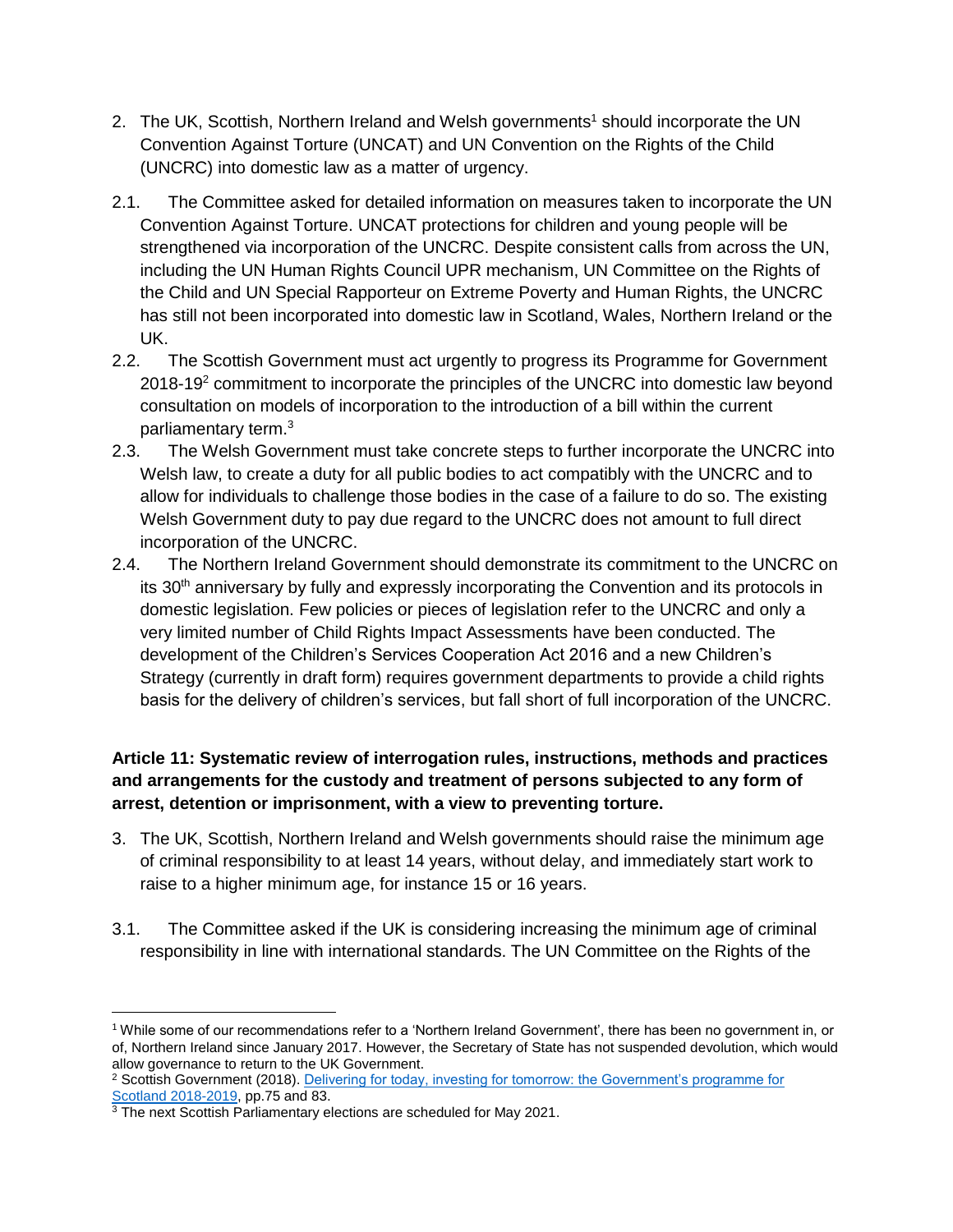Child is in the process of finalising a revision to its General Comment 10 to make it clear that 14 is the minimum international standard, and has consistently raised this issue. .

- 3.2. The Scottish Government must legislate to raise the age of criminal responsibility to at least the international minimum standard of 14 years, preferably a higher age of 15 or 16 years. For example, by amending the proposed Age of Criminal Responsibility (Scotland) Bill. Scotland currently has the lowest minimum age of criminal responsibility in Europe, at 8 years, and the bill, at this time, would only raise this to 12 years, below international and European minimum standards. The CRC gave evidence to the Scottish Parliament, along with the Council of Europe Commissioner for Human Rights highlighting the international minimum standard, but their calls were rejected by the Scottish Governent who oppose any raise above 12.
- 3.3. The UK Government should raise the age of criminal responsibility to 14 for the single legal jurisdiction of England and Wales. The minimum age of criminal responsibility in England and Wales is 10.
- 3.4. The Northern Ireland Government must ensure that Northern Ireland's Youth Justice System is child rights compliant and publish proposals to raise the minimum age of criminal responsibility to 14 without delay. The minimum age of criminal responsibility in Northern Ireland is 10. In 2011 the Northern Ireland Youth Justice Review made a clear recommendation that the Minimum Age of Criminal Responsibility should be raised to 12, with immediate effect, and then further consideration should be given to an increase to 14 within 3 years. This has not occurred.
- 4. The UK, Scottish, Northern Ireland and Welsh governments should ensure that children under 18 years are not detained in prisons, other adult provision, or young offender institutions. Where children do need detained for safety and proportionate sanctions, they should be given appropriate human rights centred support and accommodation.
- 4.1. The Committee asked for information on efforts to meet the special needs of minors in detention and raised concerns of deficiencies in access to appropriate mental health care and inappropriate placement of children. The needs of under 18s within the criminal justice systems of the UK are not being fully met and there is a gap for data on the detention of minors.
- 4.2. The Scottish Government should ensure that no children under 18 years are detained in prisons, other adult provision, or young offender institutions, by providing sufficient alternate accommodation for under 18s. Those children who do need detained for safety and sanctions should be given appropriate human rights centred support and accommodation.
- 4.3. The Scottish Government should go further than its independent expert review of mental health and other support for young people entering HM Prison & Young Offenders Institution Polmont. There is a need for a comprehensive review of mental health support across environments where children and young people are detained, with consideration of systems, processes and decision-making that lead to children being detained.
- 4.4. The UK Government should give further consideration to the devolution of youth justice to allow for changes in practice and support offered to children in Wales. Despite youth justice remaining part of one single legal jurisdiction for England and Wales, many of the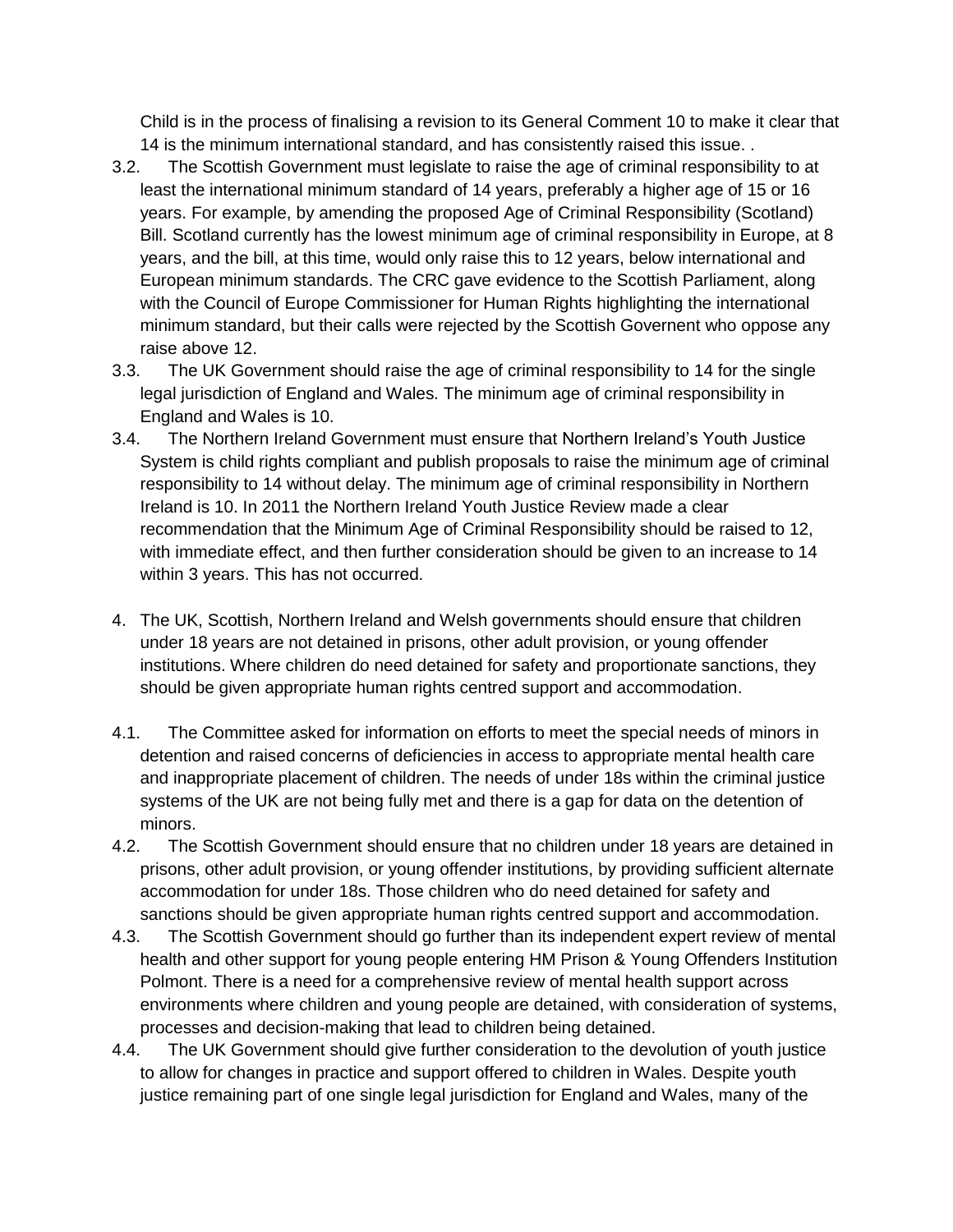support mechanisms and services are devolved to Wales, such as health, social care and housing.

- 4.5. The Welsh Government should ensure there is suitable safe accommodation available for all young people with severe or complex behavioural or emotional needs, whether in youth justice, mental health or social care.
- 4.6. The Northern Ireland Government must monitor how it is fulfilling its statutory obligations to ensure adherence to the best interests of children involved with the youth justice system, including data demonstrating improvements in levels of delay. No child has been in an adult prison for a number of years, however legislation is required to copper fasten this policy. A 'Review of the Youth Justice System in NI' (YJR) was published in 2011, with one of the key concerns "unconscionable" levels of delay within the Youth Justice System.<sup>4</sup> The YJR made a clear recommendation that "Statutory Time Limits (STLs) should be introduced for all youth cases, providing a maximum period from arrest to disposal of 120 days". Since the publication of the YJR, there have been three Justice Acts passed by the Northern Ireland Assembly, none of which introduced STLs for youth justice cases. The latest available statistics from the Department of Justice indicate that there has been no improvement in delays for youth justice cases. In fact, the median number of days has increased between 2015/16 and 2016/17. The YJR was extremely forthright in 2011 and it is unacceptable that, 7 years later, there is no evidence of any progress.
- 5. The UK, Scottish, Northern Ireland and Welsh governments should provide data and rightsbased practice guidance on the use of strip-searching across the range of institutions where children are detained.
- 5.1. National data and information on the treatment of children who have been detained, restrained, secluded or strip-searched by the State is limited.
- 5.2. The Scottish Government should ensure data and rights-based practice guidance is made routinely and publicly available on the use of strip searches on children in all settings. The Scottish Government should undertake a review of use of the practice of strip searching and what information is given to parents and children in relation to the legal basis of the search and their rights throughout the process to inform publication of national guidance for practitioners consistent with international and domestic law.

# **Article 16: Prevent other acts of cruel, inhuman or degrading treatment or punishment which do not amount to torture as defined in Article 1 (which reads 'pain or suffering inflicted by or at the instigation of or with the consent or acquiescence of a public official or other person acting in an official capacity')**

6. The UK, Scottish, Northern Ireland and Welsh governments should create national policy and statutory guidance on restraint and seclusion of children in all settings and should require Scottish Government to record and report data on restraint and seclusion of children

 $\overline{a}$ 

<sup>4</sup> Northern Ireland Government, '*A Review of the Youth Justice System'*, Northern Ireland Department of Justice, 2011.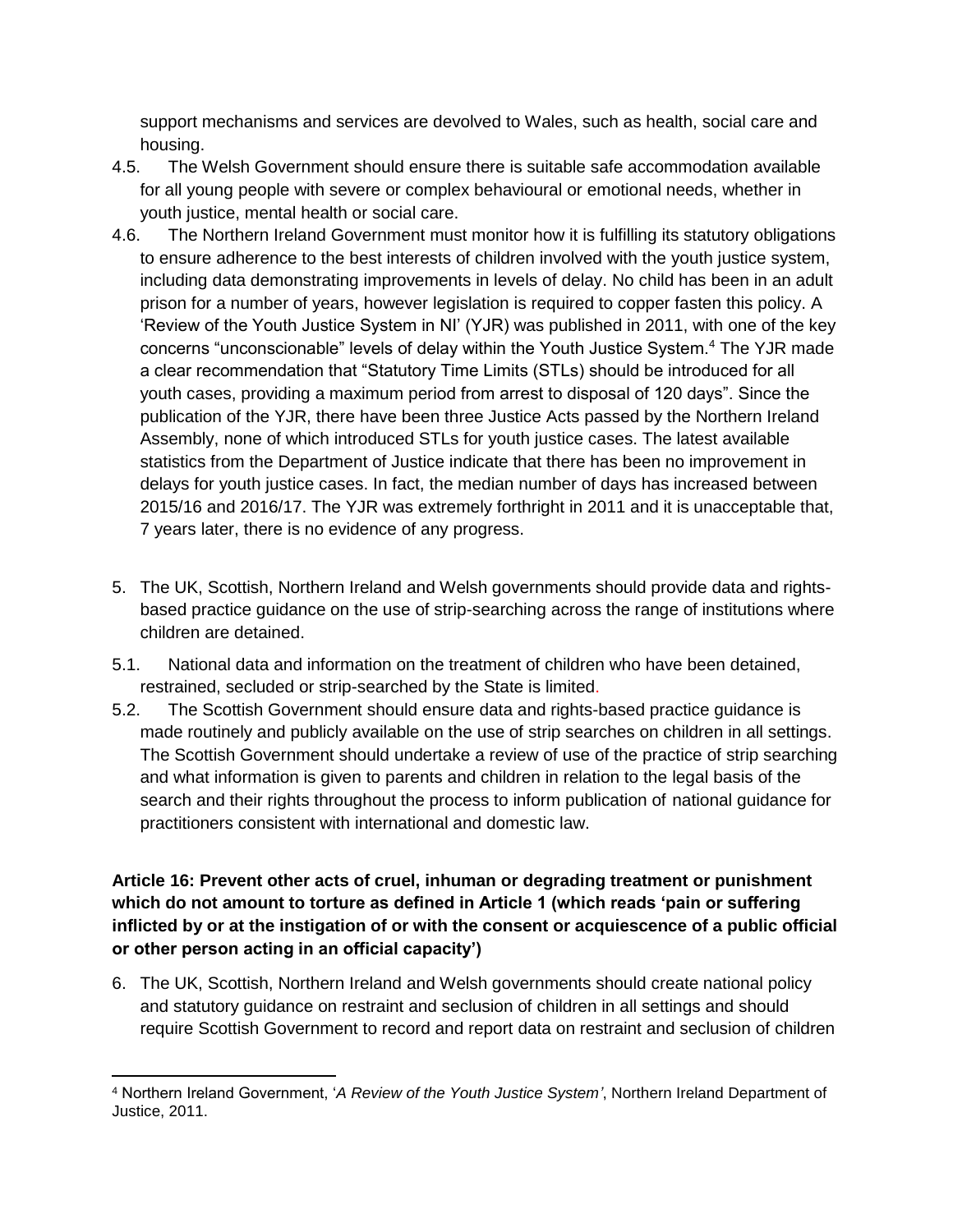in all settings.

 $\overline{a}$ 

- 6.1. In the Concluding Observations on the fifth periodic report of the UK, the UN Committee on the Rights of the Child expressed its concern about 'the use of restraint and seclusion on children with psycho-social disabilities, including children with autism, in schools.' In its 2017 Concluding Observations on the initial report of the UK, the UN Committee on the Rights of Persons with Disabilities urged the UK to 'adopt appropriate measures to eradicate the use of restraint for reasons related to disability within all settings.' Despite these calls to action, the UK and devolved governments are still not fulfilling their responsibilities in relation to restraint and seclusion of children in all settings.
- 6.2. The Scottish Government should publish a rights-based national policy and guidance on restraint and seclusion of children in all settings. Children and young people should be involved in all stages of its development. The Scottish Government should analyse and publish data on restraint and seclusion of children in all settings as part of its official statistics. These recommendations are taken from the first formal investigation by the Children and Young People's Commissioner Scotland into restraint and seclusion in Scotland's schools.<sup>5</sup>
- 6.3. The Welsh Government should promote 'Positive Behaviour Support' approaches through guidance and training, within a broader children's rights approach to education, to minimise the use of restrictive practices such as restraint and seclusion. Guidance on the use of restraint and restrictive practices in schools and other settings in Wales comes from a range of different sources. The Welsh Government should ensure that guidance for practitioners is clear and that children's human rights are at the forefront of all policies relating to restraint and seclusion of children.
- 6.4. The Northern Ireland Government must ensure that restraint is only used where the child poses an imminent threat of injury to themself or others, and only when all other means of control have been exhausted. Only techniques proven to be safe for children should be used and pain should never be deliberately inflicted in order to restrain a child. Schools should be required to record and report uses of restraint and seclusion. There is no requirement on schools to record and/or report uses of restraint and seclusion, and so there is little data to allow an analysis of the frequency and impact of these practices. NICCY has been informed of some cases of this being used, for example the use of seclusion as 'in school' or 'informal' suspensions for breaches of uniform rules. We are also aware of seclusion and restraint being used with children with Special Educational Needs to address behavioral challenges.
- 7. The UK, Scottish, Northern Ireland and Welsh governments should ensure every child has equal protection from all forms of assault, including physical punishment, through legislative reform and a commitment to fully resourced family support.

<sup>5</sup> Children and Young People's Commissioner Scotland, '*[No Safe Place: Restraint and Seclusion in](https://www.cypcs.org.uk/ufiles/No-Safe-Place.pdf)  [Scotland's Schools'](https://www.cypcs.org.uk/ufiles/No-Safe-Place.pdf)*, CCYP/2018/3, 2018.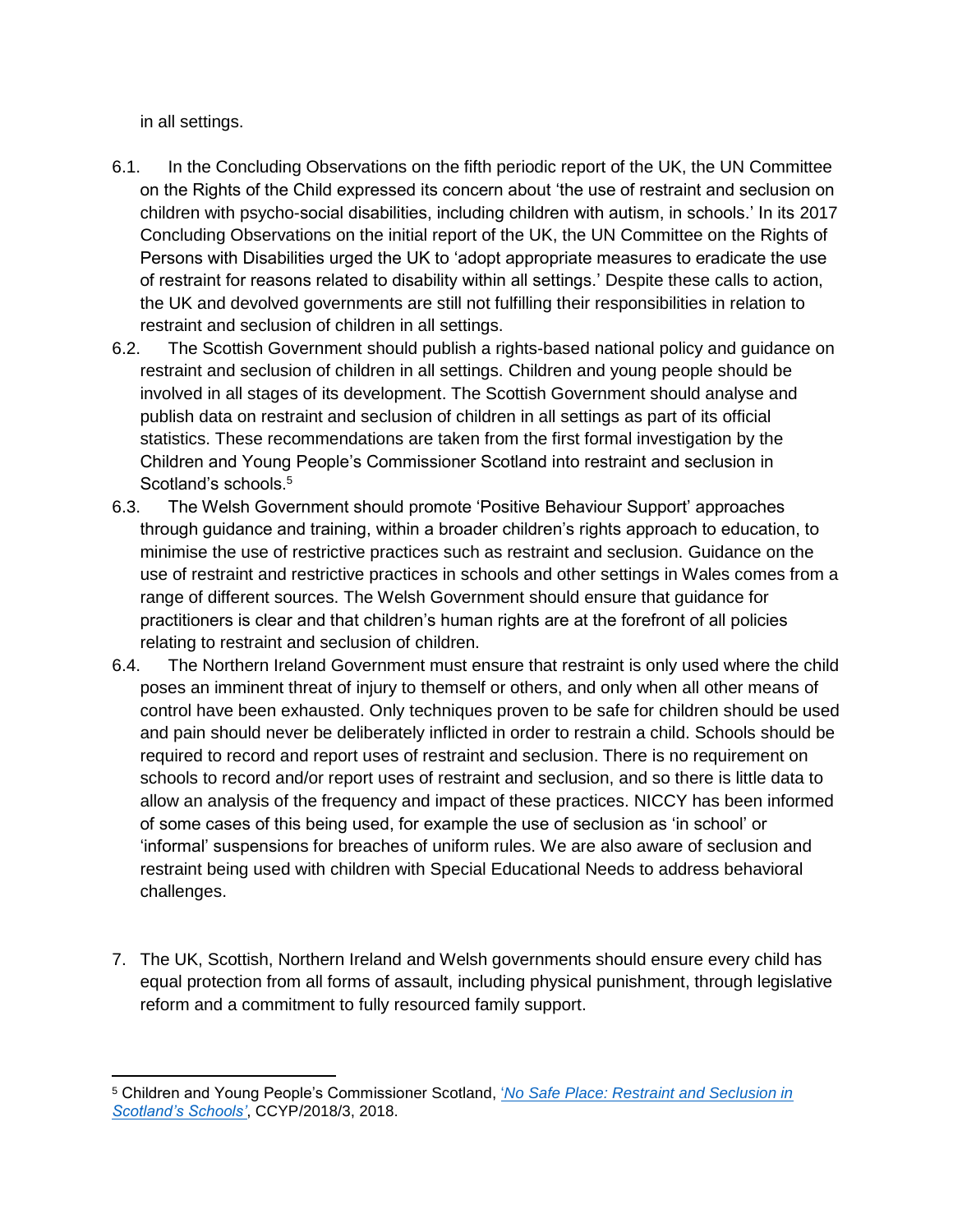- 7.1. The Committee asked for information on the measures taken to ensure that physical punishment of children is explicitly prohibited in all settings, including at home and in alternative care settings.
- 7.2. The Scottish Government should ensure that new legislation prohibiting the physical punishment of children is supported by awareness raising and increased support for parents and families. The Children (Equal Protection from Assault) (Scotland) Bill is currently being considered by the Scottish Parliament.
- 7.3. The Welsh Government must urgently act on its intention to remove the defence of 'reasonable punishment' from law, to give children protection from physical punishment in any setting, including family. The law of assault for England and Wales currently allows for a parent or someone acting 'in loco parentis' to claim a defence of "reasonable punishment" if charges of assault or battery are being considered in relation to an offence against a child.
- 7.4. While the law regarding physical punishment in Northern Ireland was reformed to restrict the defence of 'reasonable chastisement' or 'reasonable punishment' in the Law Reform (Miscellaneous Provisions) (Northern Ireland) Order 2006, the defence is still available to parents in certain circumstances in regard to the offence of common assault. It is time for government to reform the law to ensure children have equal protection from all forms of assault, including physical punishment, and to renew its commitment to supporting families, including through dedicated and effective positive parenting support. Equal Protection must be directly addressed by the Family and Parenting Support Strategy, currently being developed by the Department of Health in conjunction with other Departments, as well as in broader strategies, such as the Children and Young People's Strategy.
- 8. The UK, Northern Ireland and Scottish governments should ban the use of acoustic 'mosquito' devices used to disperse gatherings of children and young people in public places.
- 8.1. In its 2016 Concluding Observations, the UN Committee on the Rights of the Child explicitly called on the UK to prohibit the use of mosquito devices in public spaces in order to guarantee children's right to freedom of movement and peaceful assembly. The use of mosquito devices to repel children and young people further entrenches the negative and intolerant attitudes towards children and young people in public spaces; a pre-existing problem for children and young people in the UK.
- 8.2. The Scottish Government should use all available powers to restrict the use of mosquito devices. The Scottish Youth Parliament urged the Scottish Government to ban outright the use of 'mosquito devices' in Scotland via its 2018 public petition PE01713 and media attention. However, a ban or any restrictions have not yet been introduced.
- 8.3. The Northern Ireland Children and Young People's Commissioner welcomes the fact that mosquito devices are not used on government properties nor do PSNI advise their installation in Northern Ireland. The Northern Ireland government should consider banning their use altogether, as the devices discriminate against children and could cause distress to babies and non-verbal children.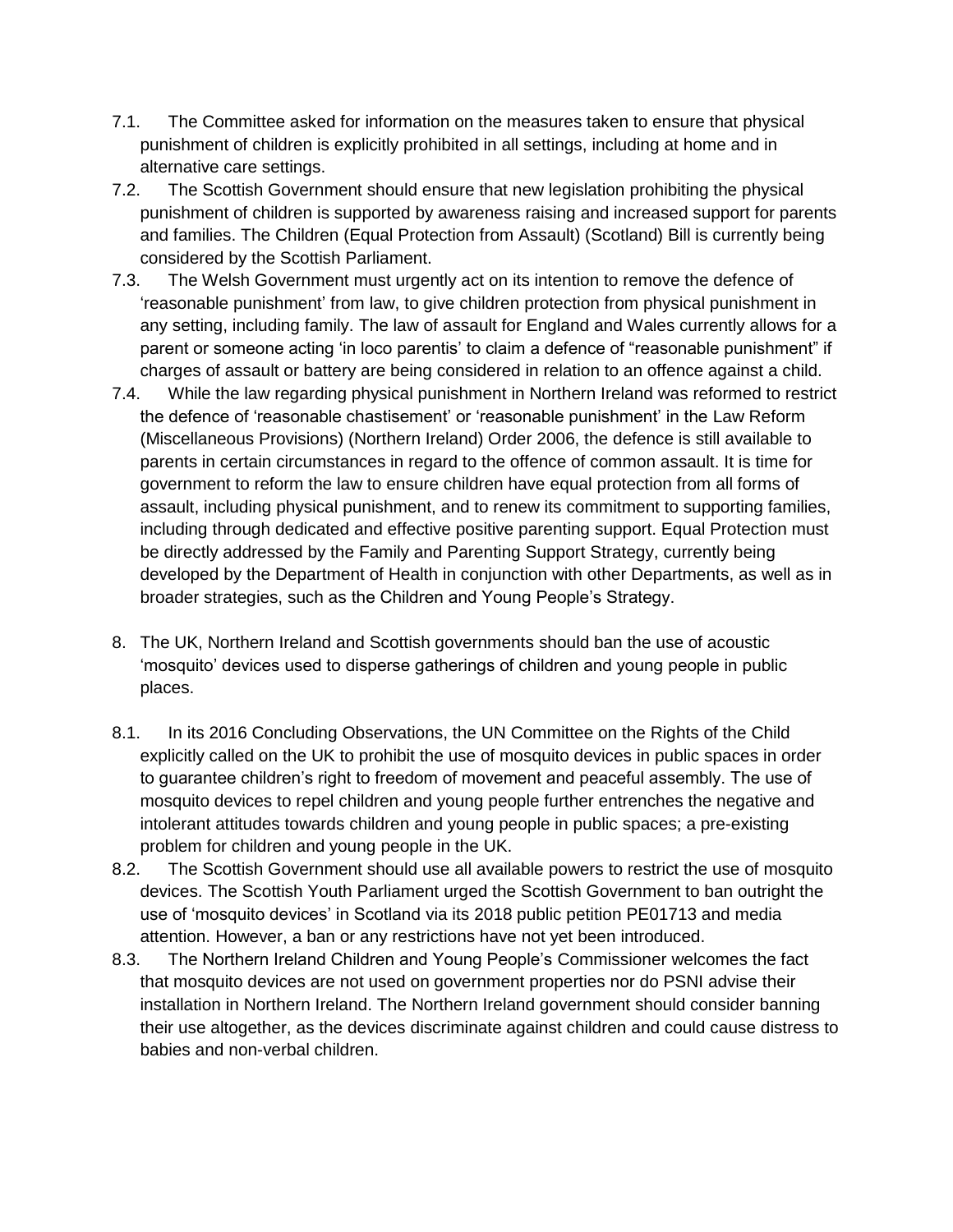- 9. The UN Committee on the Rights of the Child's recommendation to decriminalise abortion, and ensure girls' access to safe abortion and post-abortion care services, should be implemented in Northern Ireland, without delay.
- 9.1. Abortion remains illegal in Northern Ireland, except in very limited cases where a woman's life is at risk. This is in contrast to the rest of the UK and Ireland. In 2014, the Northern Ireland Department of Justice launched a consultation on whether abortion should be legalised where a foetus has a fatal abnormality or where pregnancy is the result of sexual crime. In 2015, the Belfast High Court declared that the Northern Ireland abortion law was incompatible with Article 8 of the ECHR and this was supported in 2018 by a Supreme Court ruling that the ban on abortion in NI was in breach of human rights.
- 9.2. The UN Committee on the Rights of the Child commented on the ban on abortion in Northern Ireland in 2016, stating:

'65. With reference to its general comments No. 4 (2003) on adolescent health and development in the context of the Convention on the Rights of the Child and No. 15 (2013), the Committee recommends that the State party (…)

(c) Decriminalize abortion in Northern Ireland in all circumstances and review its legislation with a view to ensuring girls' access to safe abortion and post-abortion care services. The views of the child should always be heard and respected in abortion decisions.'

- 10. The UK and Northern Ireland governments should continue to work to address the role that 'paramilitary organisations' have in the lives of children and young people and greater effort must be made to work in partnership with community-based NGOs and young people themselves.
- 10.1. Reports of activity by non-state forces continue to be confirmed by young people across both communities who have stated that there is continued recruitment to paramilitary organisations often through coercion or in payment for drug debts. Young people perceived to be involved in crime or anti-social behaviour continue to be assaulted and excluded from their communities. Additionally, children and young people witness the assaults and murders of family members.
- 10.2. The media has also highlighted the trauma experienced by children who witness paramilitary style attacks. A report using figures obtained from the Northern Ireland Housing Executive (NIHE) showed that from 2012-2015 there were almost 1,300 cases of paramilitary intimidation which forced people out of their homes. This accounts for 70% of cases of intimidation from public housing over this period. This does not take into account incidents of forced paramilitary intimidation from other types of accommodation including private housing.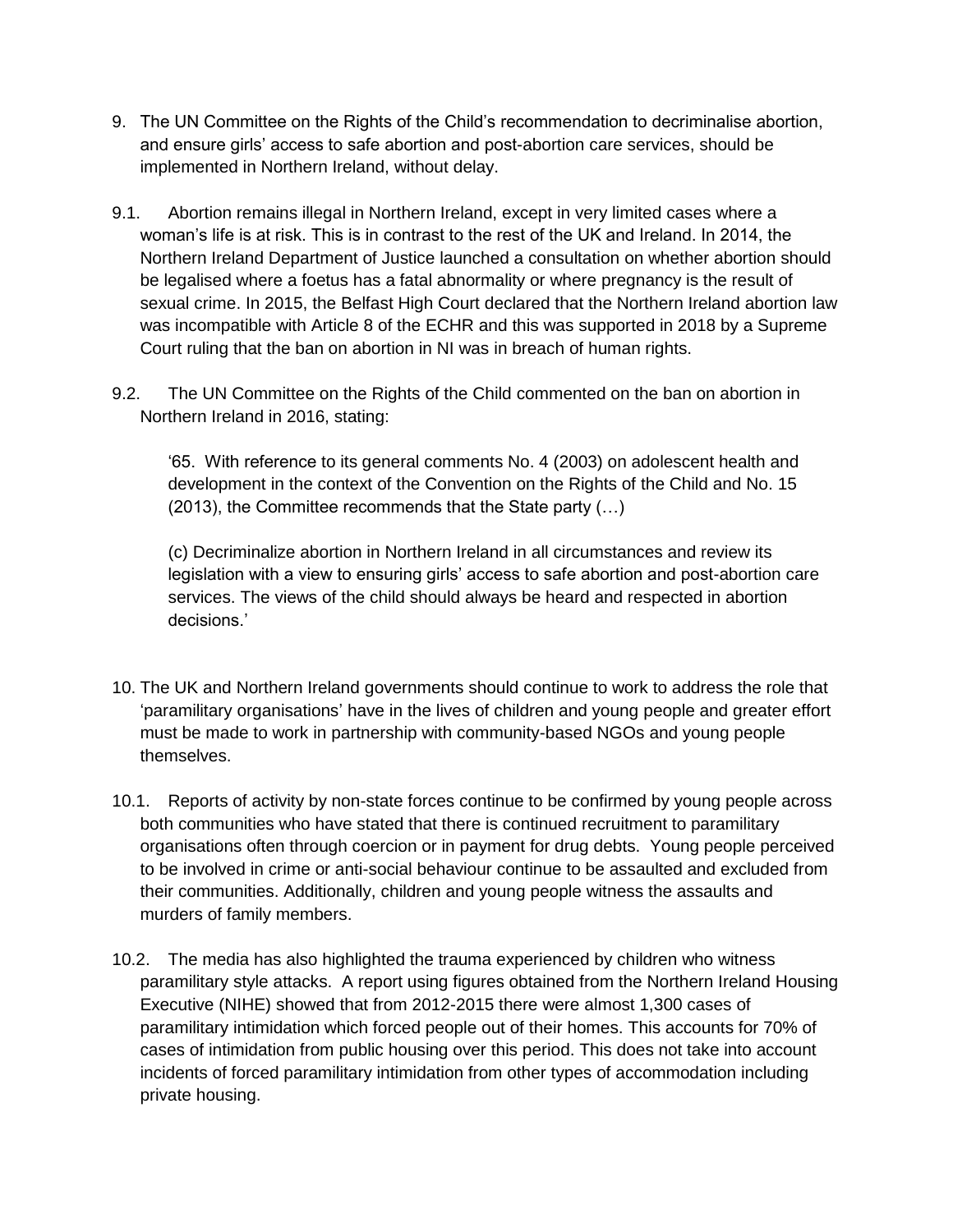10.3. The Tackling Paramilitary Activity, criminality and Organised Crime – Executive Action Plan was published by the NI Executive in July 2016 and it contained a recommendation (B13) regarding outlining early intervention programmes to prevent young people becoming involved in paramilitary activity. Whilst the implementation of this recommendation is still to be realised several of the measures being taken under the broader action plan have resulted in greater public awareness of the harm caused by paramilitary organisations.

### **Summary of Recommendations**

- 1. Incorporate the UN Convention Against Torture (UNCAT) and UN Convention on the Rights of the Child (UNCRC) into domestic law as a matter of urgency.
- 2. Raise the minimum age of criminal responsibility to at least 14 years, without delay, and immediately start work to raise to a higher minimum age, for instance 15 or 16 years.
- 3. Ensure that children under 18 years are not detained in prisons, other adult provision, or young offender institutions. Where children do need detained for safety and proportionate sanctions, they should be given appropriate human rights centred support and accommodation.
- 4. Provide data and rights-based practice guidance on the use of strip-searching across the range of institutions where children are detained.
- 5. Create national policy and statutory guidance on restraint and seclusion of children in all settings and should require Scottish Government to record and report data on restraint and seclusion of children in all settings.
- 6. Ensure that every child has equal protection from all forms of assault, including physical punishment, through legislative reform and a commitment to fully resourced family support.
- 7. Ban the use of acoustic 'mosquito' devices used to disperse gatherings of children and young people in public places.
- 8. Decriminalise abortion and ensure girls' access to safe abortion and post-abortion care services in Northern Ireland, without delay.
- 9. Continue to work to address the role that 'paramilitary organisations' have in the lives of children and young people and greater effort must be made to work in partnership with community-based NGOs and young people themselves.